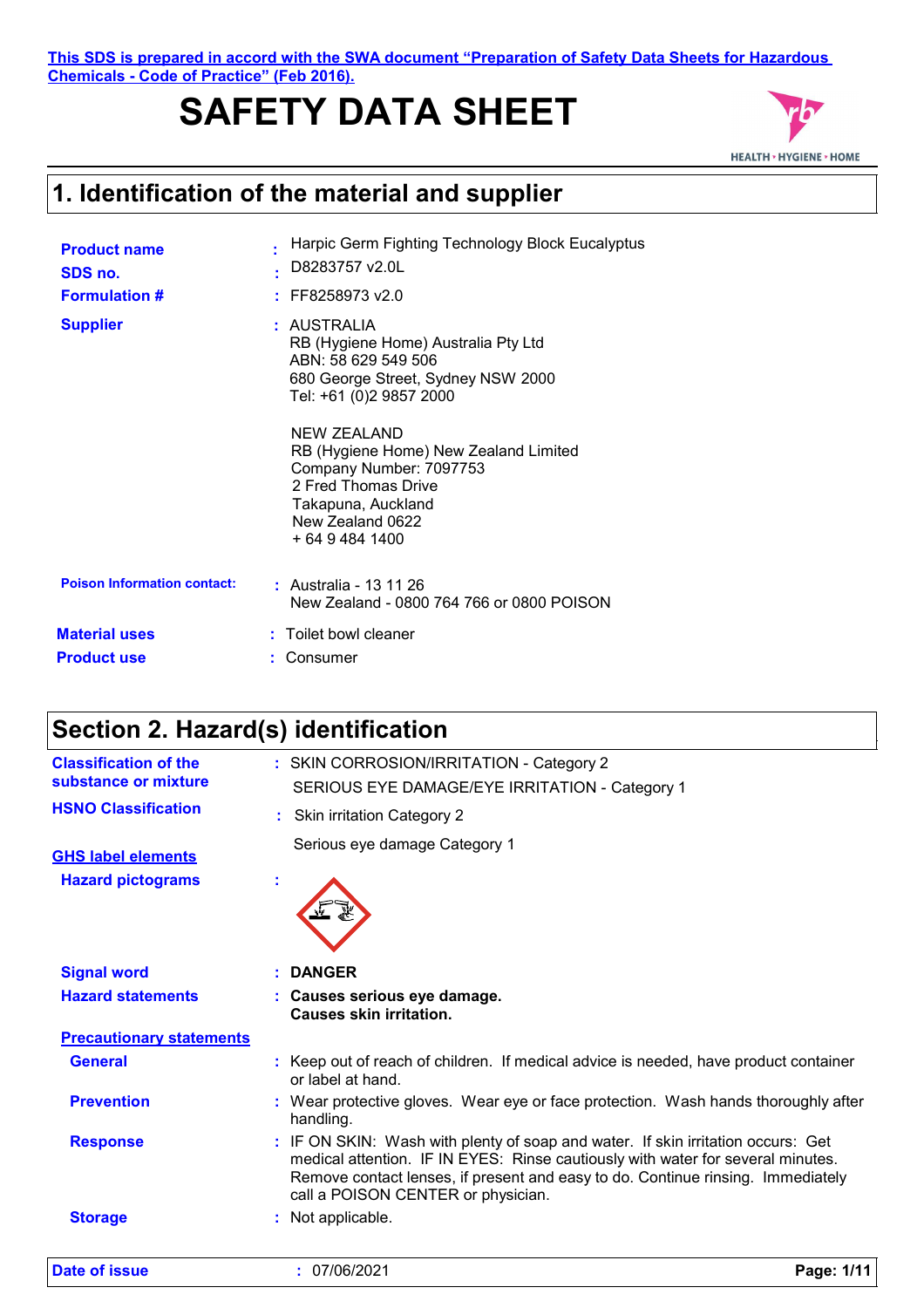### **Section 2. Hazard(s) identification**

| <b>Disposal</b>                                                             | : Dispose of contents and container in accordance with all local, regional, national<br>and international regulations. |
|-----------------------------------------------------------------------------|------------------------------------------------------------------------------------------------------------------------|
| <b>Additional quidance</b>                                                  | : Do not mix with household chemicals. May release dangerous gases (chlorine).                                         |
| <b>Other hazards which do not : None known.</b><br>result in classification |                                                                                                                        |

### **Section 3. Composition and ingredient information**

**Substance/mixture :**

: Mixture

| <b>Ingredient name</b>                                                | $\%$ (w/w) | <b>CAS number</b> |
|-----------------------------------------------------------------------|------------|-------------------|
| Sulfonic acids, C14-16-alkane hydroxy and C14-16-alkene, sodium salts | I≥10 - ≤25 | 68439-57-6        |
| Sodium dodecylbenzenesulfonate                                        | l≥10 - ≤25 | 25155-30-0        |
| White mineral oil (petroleum)                                         | ≤1         | 8042-47-5         |

 **Other Non-hazardous ingredients to 100%**

**Occupational exposure limits, if available, are listed in Section 8.**

### **Section 4. First aid measures**

| <b>Description of necessary first aid measures</b> |                                                                                                                                                                                                                                                                                                                                                                                                                                                                                                                                                                                                                                                                                                                                       |
|----------------------------------------------------|---------------------------------------------------------------------------------------------------------------------------------------------------------------------------------------------------------------------------------------------------------------------------------------------------------------------------------------------------------------------------------------------------------------------------------------------------------------------------------------------------------------------------------------------------------------------------------------------------------------------------------------------------------------------------------------------------------------------------------------|
| <b>Eye contact</b>                                 | : Get medical attention immediately. Call a poison center or physician. Immediately<br>flush eyes with plenty of water, occasionally lifting the upper and lower eyelids.<br>Check for and remove any contact lenses. Continue to rinse for at least 10 minutes.<br>Chemical burns must be treated promptly by a physician.                                                                                                                                                                                                                                                                                                                                                                                                           |
| <b>Inhalation</b>                                  | : Get medical attention immediately. Call a poison center or physician. Remove<br>victim to fresh air and keep at rest in a position comfortable for breathing. If it is<br>suspected that fumes are still present, the rescuer should wear an appropriate mask<br>or self-contained breathing apparatus. If not breathing, if breathing is irregular or if<br>respiratory arrest occurs, provide artificial respiration or oxygen by trained personnel.<br>It may be dangerous to the person providing aid to give mouth-to-mouth<br>resuscitation. If unconscious, place in recovery position and get medical attention<br>immediately. Maintain an open airway. Loosen tight clothing such as a collar, tie,<br>belt or waistband. |
| <b>Skin contact</b>                                | : Get medical attention immediately. Call a poison center or physician. Flush<br>contaminated skin with plenty of water. Remove contaminated clothing and shoes.<br>Wash contaminated clothing thoroughly with water before removing it, or wear<br>gloves. Continue to rinse for at least 10 minutes. Chemical burns must be treated<br>promptly by a physician. Wash clothing before reuse. Clean shoes thoroughly<br>before reuse.                                                                                                                                                                                                                                                                                                 |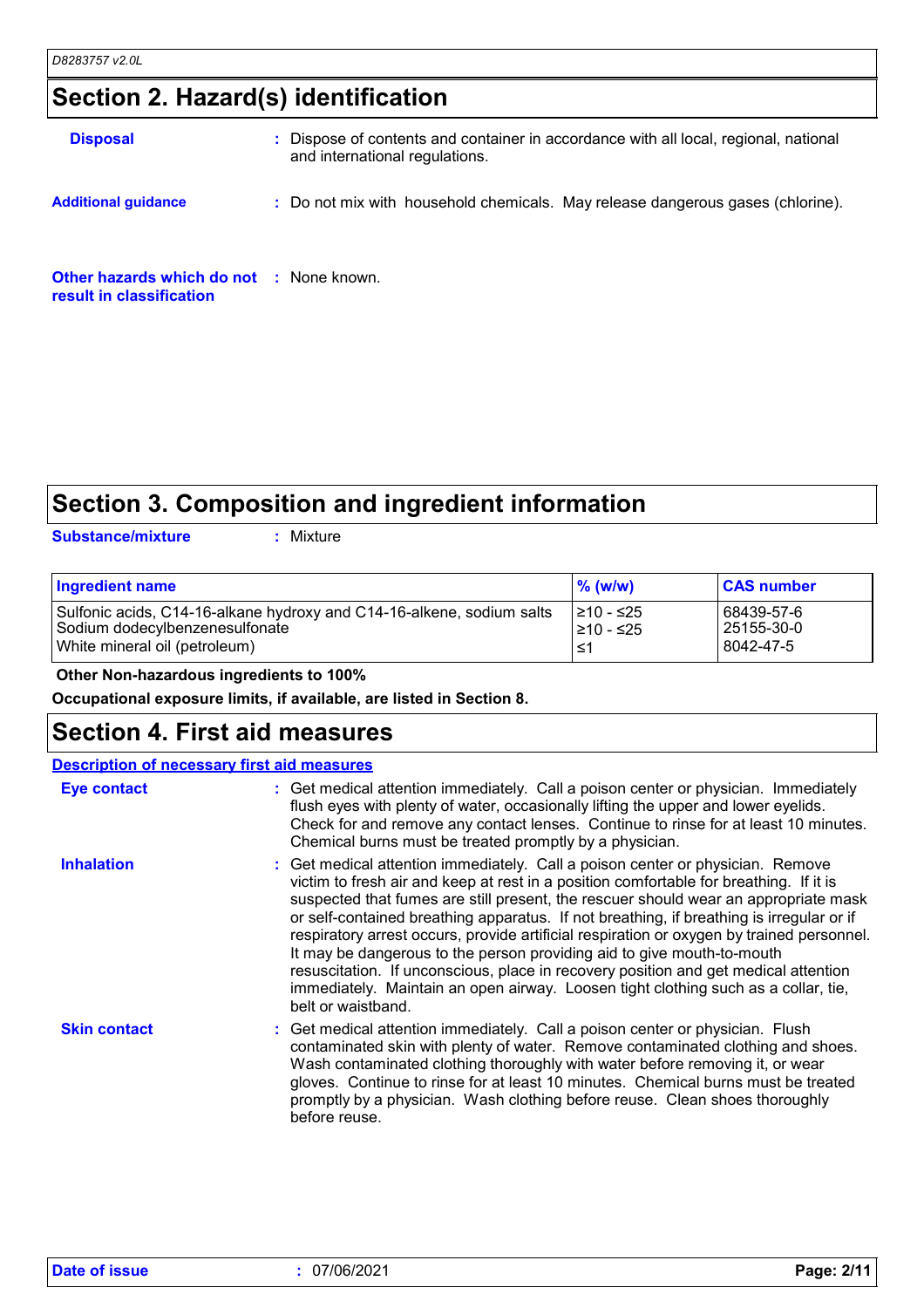# **Section 4. First aid measures**

| mouth with water. Remove dentures if any. Remove victim to fresh air and keep at<br>rest in a position comfortable for breathing. If material has been swallowed and the<br>exposed person is conscious, give small quantities of water to drink. Stop if the                                                                                                                                                                                   |                  |                                                                                                                                                                    |
|-------------------------------------------------------------------------------------------------------------------------------------------------------------------------------------------------------------------------------------------------------------------------------------------------------------------------------------------------------------------------------------------------------------------------------------------------|------------------|--------------------------------------------------------------------------------------------------------------------------------------------------------------------|
| unless directed to do so by medical personnel. If vomiting occurs, the head should<br>be kept low so that vomit does not enter the lungs. Chemical burns must be treated<br>promptly by a physician. Never give anything by mouth to an unconscious person.<br>If unconscious, place in recovery position and get medical attention immediately.<br>Maintain an open airway. Loosen tight clothing such as a collar, tie, belt or<br>waistband. | <b>Ingestion</b> | : Get medical attention immediately. Call a poison center or physician. Wash out<br>exposed person feels sick as vomiting may be dangerous. Do not induce vomiting |

### **Most important symptoms/effects, acute and delayed**

| <b>Potential acute health effects</b> |                                                                                                                                                                                                                                                                                                                                                                                                                 |
|---------------------------------------|-----------------------------------------------------------------------------------------------------------------------------------------------------------------------------------------------------------------------------------------------------------------------------------------------------------------------------------------------------------------------------------------------------------------|
| <b>Eye contact</b>                    | : Causes serious eye damage.                                                                                                                                                                                                                                                                                                                                                                                    |
| <b>Inhalation</b>                     | : No known significant effects or critical hazards.                                                                                                                                                                                                                                                                                                                                                             |
| <b>Skin contact</b>                   | : Causes skin irritation.                                                                                                                                                                                                                                                                                                                                                                                       |
| <b>Ingestion</b>                      | : No known significant effects or critical hazards.                                                                                                                                                                                                                                                                                                                                                             |
| <b>Over-exposure signs/symptoms</b>   |                                                                                                                                                                                                                                                                                                                                                                                                                 |
| <b>Eye contact</b>                    | : Adverse symptoms may include the following:<br>pain<br>watering<br>redness                                                                                                                                                                                                                                                                                                                                    |
| <b>Inhalation</b>                     | : No specific data.                                                                                                                                                                                                                                                                                                                                                                                             |
| <b>Skin contact</b>                   | : Adverse symptoms may include the following:<br>pain or irritation<br>redness<br>blistering may occur                                                                                                                                                                                                                                                                                                          |
| <b>Ingestion</b>                      | : Adverse symptoms may include the following:<br>stomach pains                                                                                                                                                                                                                                                                                                                                                  |
|                                       | Indication of immediate medical attention and special treatment needed, if necessary                                                                                                                                                                                                                                                                                                                            |
| <b>Notes to physician</b>             | : Treat symptomatically. Contact poison treatment specialist immediately if large<br>quantities have been ingested or inhaled.                                                                                                                                                                                                                                                                                  |
| <b>Specific treatments</b>            | : No specific treatment.                                                                                                                                                                                                                                                                                                                                                                                        |
| <b>Protection of first-aiders</b>     | : No action shall be taken involving any personal risk or without suitable training. If it<br>is suspected that fumes are still present, the rescuer should wear an appropriate<br>mask or self-contained breathing apparatus. It may be dangerous to the person<br>providing aid to give mouth-to-mouth resuscitation. Wash contaminated clothing<br>thoroughly with water before removing it, or wear gloves. |

**See toxicological information (Section 11)**

# **Section 5. Firefighting measures**

| <b>Extinguishing media</b>                           |                                                                 |
|------------------------------------------------------|-----------------------------------------------------------------|
| <b>Suitable extinguishing</b><br>media               | : Use an extinguishing agent suitable for the surrounding fire. |
| Unsuitable extinguishing<br>media                    | : None known.                                                   |
| <b>Specific hazards arising</b><br>from the chemical | : No specific fire or explosion hazard.                         |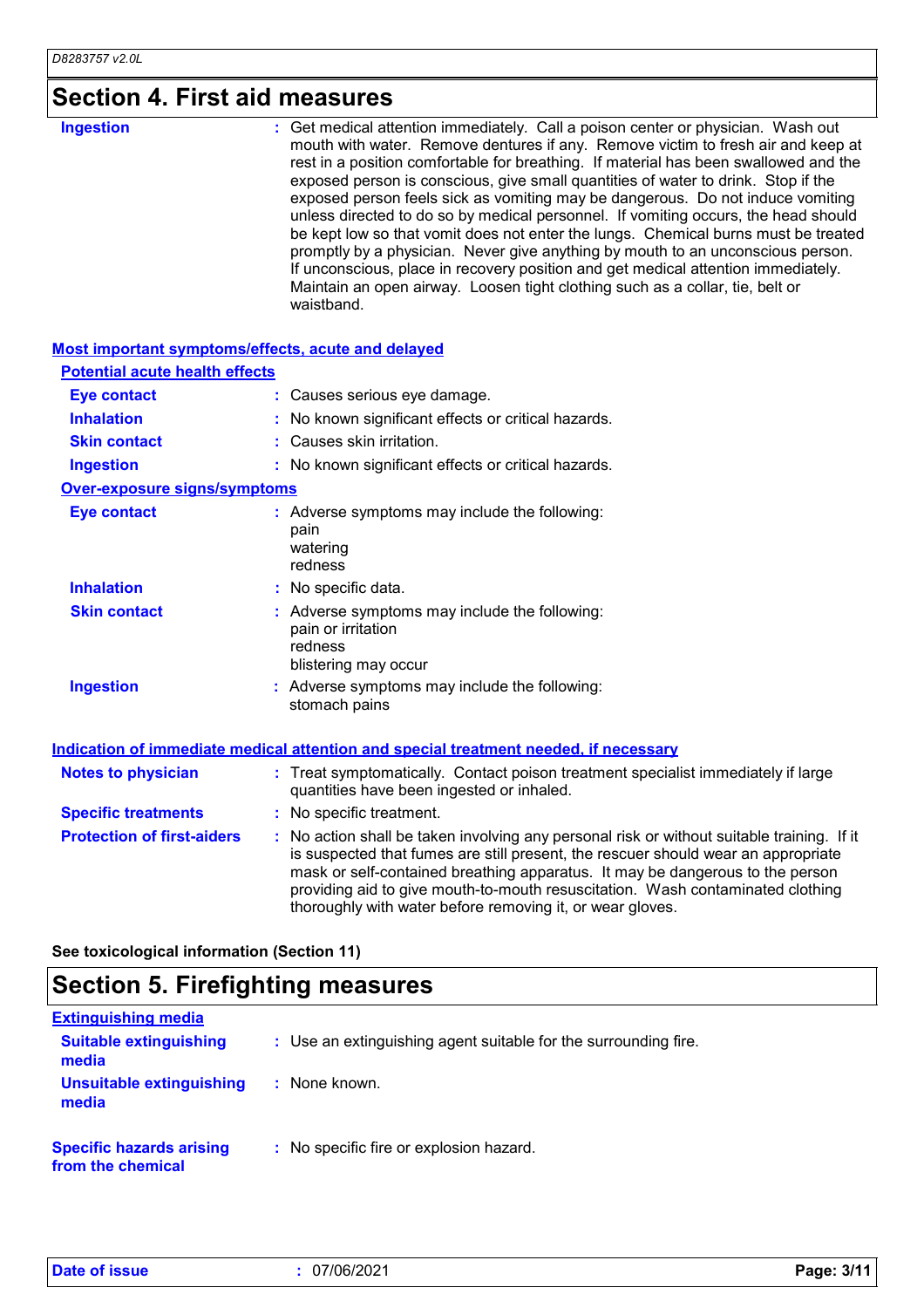# **Section 5. Firefighting measures**

| <b>Hazardous thermal</b><br>decomposition products       | : Decomposition products may include the following materials:<br>carbon dioxide<br>carbon monoxide<br>sulfur oxides<br>phosphorus oxides<br>metal oxide/oxides                                      |
|----------------------------------------------------------|-----------------------------------------------------------------------------------------------------------------------------------------------------------------------------------------------------|
| <b>Special protective actions</b><br>for fire-fighters   | : Promptly isolate the scene by removing all persons from the vicinity of the incident if<br>there is a fire. No action shall be taken involving any personal risk or without<br>suitable training. |
| <b>Special protective</b><br>equipment for fire-fighters | : Fire-fighters should wear appropriate protective equipment and self-contained<br>breathing apparatus (SCBA) with a full face-piece operated in positive pressure<br>mode.                         |

### **Section 6. Accidental release measures**

### **Personal precautions, protective equipment and emergency procedures**

| For non-emergency<br>personnel                              | : No action shall be taken involving any personal risk or without suitable training.<br>Evacuate surrounding areas. Keep unnecessary and unprotected personnel from<br>entering. Do not touch or walk through spilt material. Provide adequate ventilation.<br>Wear appropriate respirator when ventilation is inadequate. Put on appropriate<br>personal protective equipment. |  |
|-------------------------------------------------------------|---------------------------------------------------------------------------------------------------------------------------------------------------------------------------------------------------------------------------------------------------------------------------------------------------------------------------------------------------------------------------------|--|
| For emergency responders                                    | : If specialised clothing is required to deal with the spillage, take note of any<br>information in Section 8 on suitable and unsuitable materials. See also the<br>information in "For non-emergency personnel".                                                                                                                                                               |  |
| <b>Environmental precautions</b>                            | : Avoid dispersal of spilt material and runoff and contact with soil, waterways, drains<br>and sewers. Inform the relevant authorities if the product has caused environmental<br>pollution (sewers, waterways, soil or air).                                                                                                                                                   |  |
| <b>Methods and material for containment and cleaning up</b> |                                                                                                                                                                                                                                                                                                                                                                                 |  |
| <b>Small spill</b>                                          | : Move containers from spill area. Avoid dust generation. Using a vacuum with<br>HEPA filter will reduce dust dispersal. Place spilled material in a designated,<br>labeled waste container. Dispose of via a licensed waste disposal contractor.                                                                                                                               |  |

| Large spill | : Move containers from spill area. Approach the release from upwind. Prevent entry<br>into sewers, water courses, basements or confined areas. Avoid dust generation.<br>Do not dry sweep. Vacuum dust with equipment fitted with a HEPA filter and place<br>in a closed, labeled waste container. Dispose of via a licensed waste disposal<br>contractor. Note: see Section 1 for emergency contact information and Section 13<br>for waste disposal. |
|-------------|--------------------------------------------------------------------------------------------------------------------------------------------------------------------------------------------------------------------------------------------------------------------------------------------------------------------------------------------------------------------------------------------------------------------------------------------------------|
|-------------|--------------------------------------------------------------------------------------------------------------------------------------------------------------------------------------------------------------------------------------------------------------------------------------------------------------------------------------------------------------------------------------------------------------------------------------------------------|

**See Section 1 for emergency contact information.**

**See Section 8 for information on appropriate personal protective equipment.**

**See Section 13 for additional waste treatment information.**

### **Section 7. Handling and storage**

#### **Precautions for safe handling**

| <b>Protective measures</b>                       | : Put on appropriate personal protective equipment (see Section 8). Do not get in<br>eyes or on skin or clothing. Do not ingest. If during normal use the material<br>presents a respiratory hazard, use only with adequate ventilation or wear<br>appropriate respirator. Keep in the original container or an approved alternative<br>made from a compatible material, kept tightly closed when not in use. Empty<br>containers retain product residue and can be hazardous. Do not reuse container. |            |
|--------------------------------------------------|--------------------------------------------------------------------------------------------------------------------------------------------------------------------------------------------------------------------------------------------------------------------------------------------------------------------------------------------------------------------------------------------------------------------------------------------------------------------------------------------------------|------------|
| <b>Advice on general</b><br>occupational hygiene | : Eating, drinking and smoking should be prohibited in areas where this material is<br>handled, stored and processed. Workers should wash hands and face before<br>eating, drinking and smoking. Remove contaminated clothing and protective<br>equipment before entering eating areas. See also Section 8 for additional<br>information on hygiene measures.                                                                                                                                          |            |
| Date of issue                                    | : 07/06/2021                                                                                                                                                                                                                                                                                                                                                                                                                                                                                           | Page: 4/11 |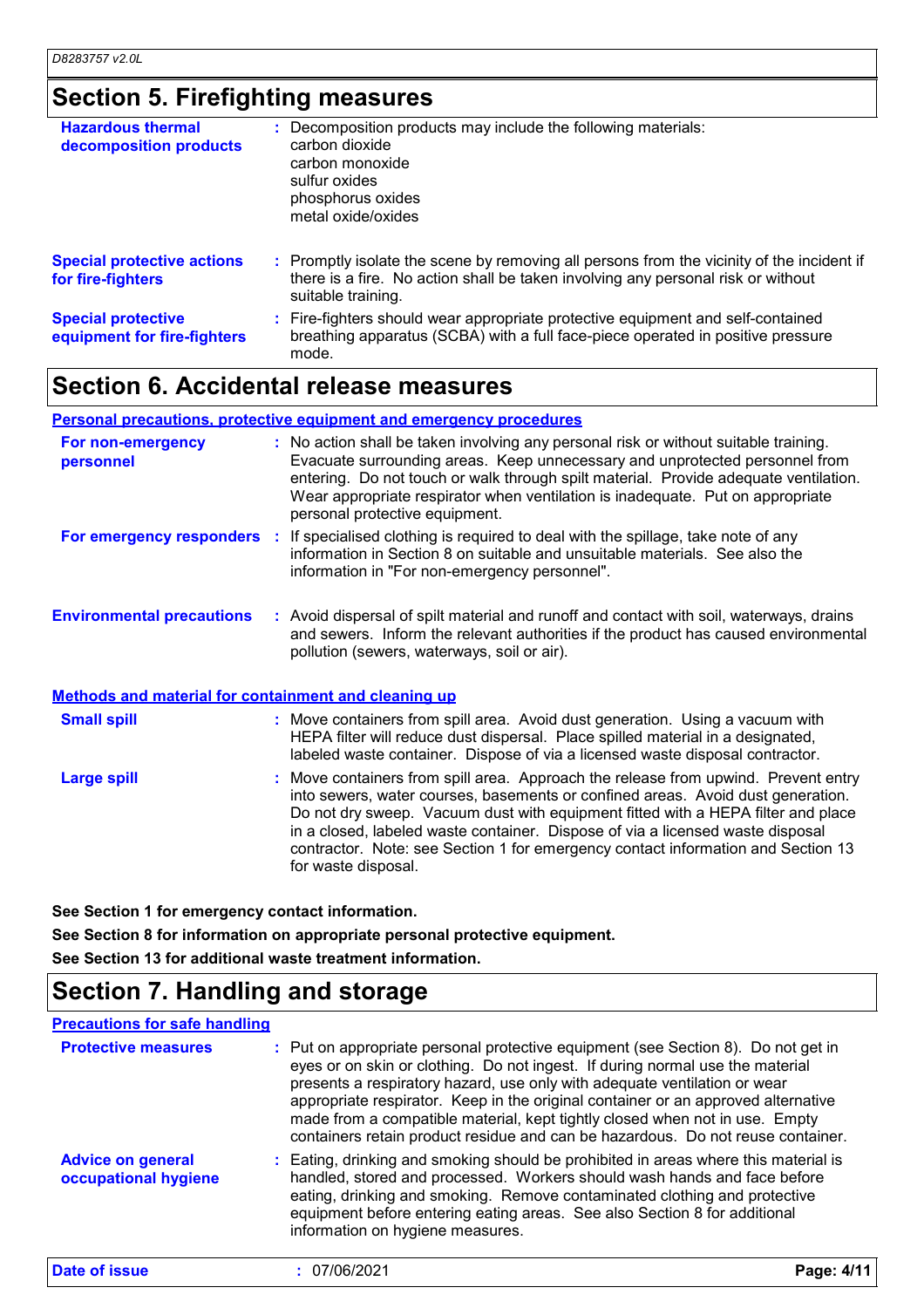# **Section 7. Handling and storage**

|                          | <b>Conditions for safe storage, :</b> Store between the following temperatures: 20 to 25°C (68 to 77°F). Store in |
|--------------------------|-------------------------------------------------------------------------------------------------------------------|
| including any            | accordance with local regulations. Store in original container protected from direct                              |
| <b>incompatibilities</b> | sunlight in a dry, cool and well-ventilated area, away from incompatible materials                                |
|                          | (see Section 10) and food and drink. Store locked up. Keep container tightly closed                               |
|                          | and sealed until ready for use. Containers that have been opened must be carefully                                |
|                          | resealed and kept upright to prevent leakage. Do not store in unlabelled containers.                              |
|                          | Use appropriate containment to avoid environmental contamination.                                                 |

# **Section 8. Exposure controls and personal protection**

| <b>Control parameters</b>                  |                                                                                                                                                                                                                                                                                                                                                                                                                                                                                                                                                                                                                           |
|--------------------------------------------|---------------------------------------------------------------------------------------------------------------------------------------------------------------------------------------------------------------------------------------------------------------------------------------------------------------------------------------------------------------------------------------------------------------------------------------------------------------------------------------------------------------------------------------------------------------------------------------------------------------------------|
| <u>Australia</u>                           |                                                                                                                                                                                                                                                                                                                                                                                                                                                                                                                                                                                                                           |
| <b>Occupational exposure limits</b>        |                                                                                                                                                                                                                                                                                                                                                                                                                                                                                                                                                                                                                           |
| None                                       |                                                                                                                                                                                                                                                                                                                                                                                                                                                                                                                                                                                                                           |
| <b>New Zealand</b>                         |                                                                                                                                                                                                                                                                                                                                                                                                                                                                                                                                                                                                                           |
| None                                       |                                                                                                                                                                                                                                                                                                                                                                                                                                                                                                                                                                                                                           |
| <b>Appropriate engineering</b><br>controls | : If user operations generate dust, fumes, gas, vapour or mist, use process<br>enclosures, local exhaust ventilation or other engineering controls to keep worker<br>exposure to airborne contaminants below any recommended or statutory limits.                                                                                                                                                                                                                                                                                                                                                                         |
| <b>Environmental exposure</b><br>controls  | Emissions from ventilation or work process equipment should be checked to ensure<br>they comply with the requirements of environmental protection legislation. In some<br>cases, fume scrubbers, filters or engineering modifications to the process<br>equipment will be necessary to reduce emissions to acceptable levels.                                                                                                                                                                                                                                                                                             |
| <b>Individual protection measures</b>      |                                                                                                                                                                                                                                                                                                                                                                                                                                                                                                                                                                                                                           |
| <b>Hygiene measures</b>                    | : Wash hands, forearms and face thoroughly after handling chemical products, before<br>eating, smoking and using the lavatory and at the end of the working period.<br>Appropriate techniques should be used to remove potentially contaminated clothing.<br>Wash contaminated clothing before reusing. Ensure that eyewash stations and<br>safety showers are close to the workstation location.                                                                                                                                                                                                                         |
| <b>Eye/face protection</b>                 | Safety eyewear complying with an approved standard should be used when a risk<br>assessment indicates this is necessary to avoid exposure to liquid splashes, mists,<br>gases or dusts. If contact is possible, the following protection should be worn,<br>unless the assessment indicates a higher degree of protection: chemical splash<br>goggles and/or face shield. If inhalation hazards exist, a full-face respirator may be<br>required instead.                                                                                                                                                                 |
| <b>Skin protection</b>                     |                                                                                                                                                                                                                                                                                                                                                                                                                                                                                                                                                                                                                           |
| <b>Hand protection</b>                     | : Chemical-resistant, impervious gloves complying with an approved standard should<br>be worn at all times when handling chemical products if a risk assessment indicates<br>this is necessary. Considering the parameters specified by the glove manufacturer,<br>check during use that the gloves are still retaining their protective properties. It<br>should be noted that the time to breakthrough for any glove material may be<br>different for different glove manufacturers. In the case of mixtures, consisting of<br>several substances, the protection time of the gloves cannot be accurately<br>estimated. |
| <b>Body protection</b>                     | : Personal protective equipment for the body should be selected based on the task<br>being performed and the risks involved and should be approved by a specialist<br>before handling this product.                                                                                                                                                                                                                                                                                                                                                                                                                       |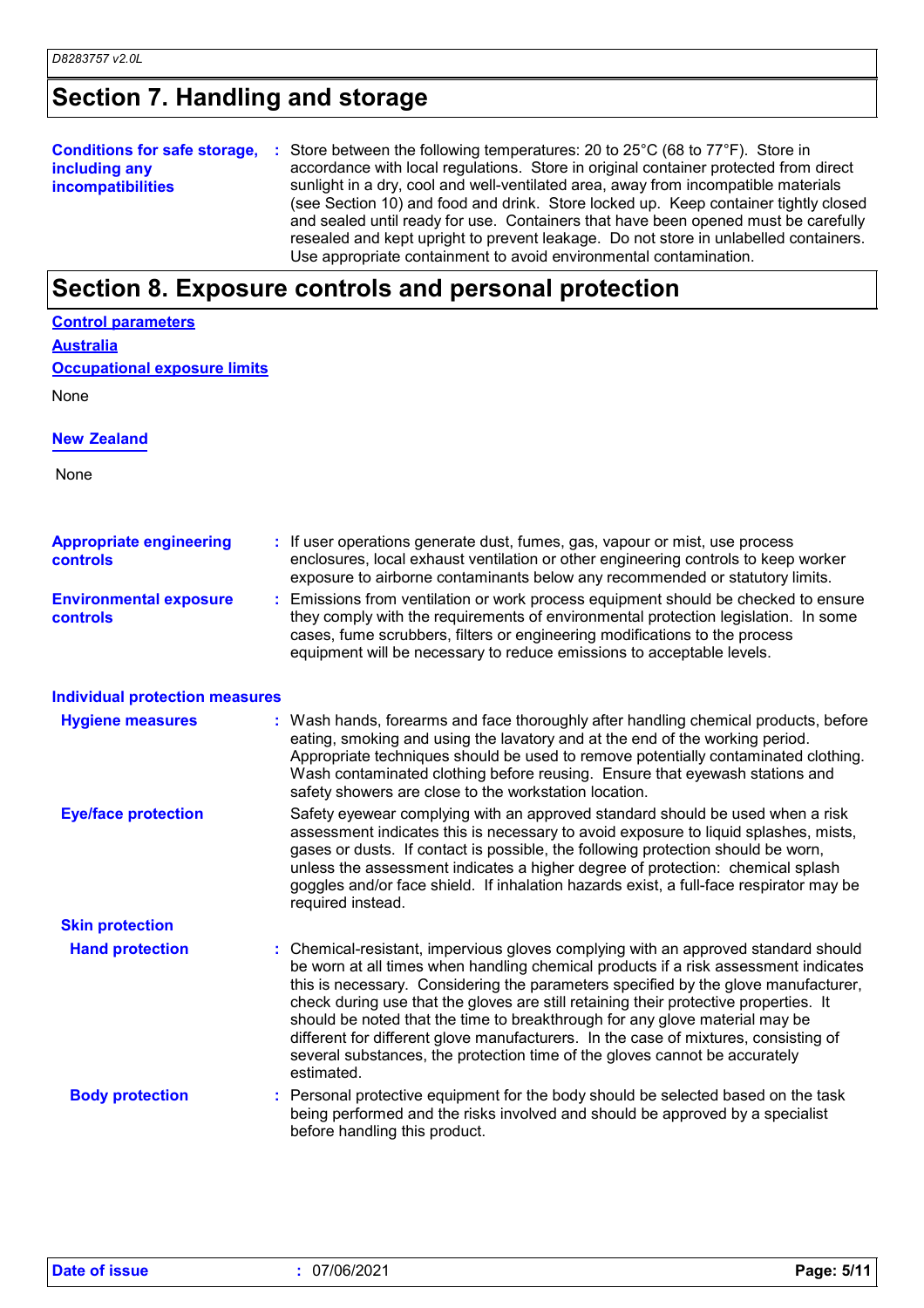# **Section 8. Exposure controls and personal protection**

| <b>Other skin protection</b>  | : Appropriate footwear and any additional skin protection measures should be<br>selected based on the task being performed and the risks involved and should be<br>approved by a specialist before handling this product.                                                           |
|-------------------------------|-------------------------------------------------------------------------------------------------------------------------------------------------------------------------------------------------------------------------------------------------------------------------------------|
| <b>Respiratory protection</b> | : Based on the hazard and potential for exposure, select a respirator that meets the<br>appropriate standard or certification. Respirators must be used according to a<br>respiratory protection program to ensure proper fitting, training, and other important<br>aspects of use. |

# **Section 9. Physical and chemical properties**

| <b>Appearance</b>                                 |                                                                           |
|---------------------------------------------------|---------------------------------------------------------------------------|
| <b>Physical state</b>                             | : Solid. [Block]                                                          |
| <b>Colour</b>                                     | Green.                                                                    |
| <b>Odour</b>                                      | Characteristic                                                            |
| <b>Odour threshold</b>                            | • Not available.                                                          |
| pH                                                | : 7 [Conc: (%w/w): 10%].                                                  |
| <b>Melting point</b>                              | : Not available.                                                          |
| <b>Boiling point</b>                              | : Not available.                                                          |
| <b>Flash point</b>                                | : Closed cup: $>93.3$ °C                                                  |
| <b>Evaporation rate</b>                           | : Not available.                                                          |
| <b>Flammability (solid, gas)</b>                  | : Not available.                                                          |
| Lower and upper explosive<br>(flammable) limits   | : Not available.                                                          |
| <b>Vapour pressure</b>                            | : Not available.                                                          |
| <b>Vapour density</b>                             | : Not available.                                                          |
| <b>Relative density</b>                           | : Not available.                                                          |
| <b>Solubility</b>                                 | : Partially soluble in the following materials: cold water and hot water. |
| <b>Solubility in water</b>                        | : Partially soluble in the following materials: Cold water and hot water. |
| <b>Partition coefficient: n-</b><br>octanol/water | : Not available.                                                          |
| <b>Auto-ignition temperature</b>                  | : Not available.                                                          |
| <b>Decomposition temperature</b>                  | : Not available.                                                          |
| <b>Viscosity</b>                                  | : Not available.                                                          |
| Flow time (ISO 2431)                              | : Not available.                                                          |
|                                                   |                                                                           |

# **Section 10. Stability and reactivity**

| <b>Reactivity</b>                                   | : No specific test data related to reactivity available for this product or its ingredients.              |
|-----------------------------------------------------|-----------------------------------------------------------------------------------------------------------|
| <b>Chemical stability</b>                           | : The product is stable.                                                                                  |
| <b>Possibility of hazardous</b><br><b>reactions</b> | : Hazardous reactions or instability may occur under certain conditions of storage or<br>use.             |
| <b>Conditions to avoid</b>                          | : No specific data.                                                                                       |
| Incompatible materials                              | : No specific data.                                                                                       |
| <b>Hazardous decomposition</b><br>products          | : Under normal conditions of storage and use, hazardous decomposition products<br>should not be produced. |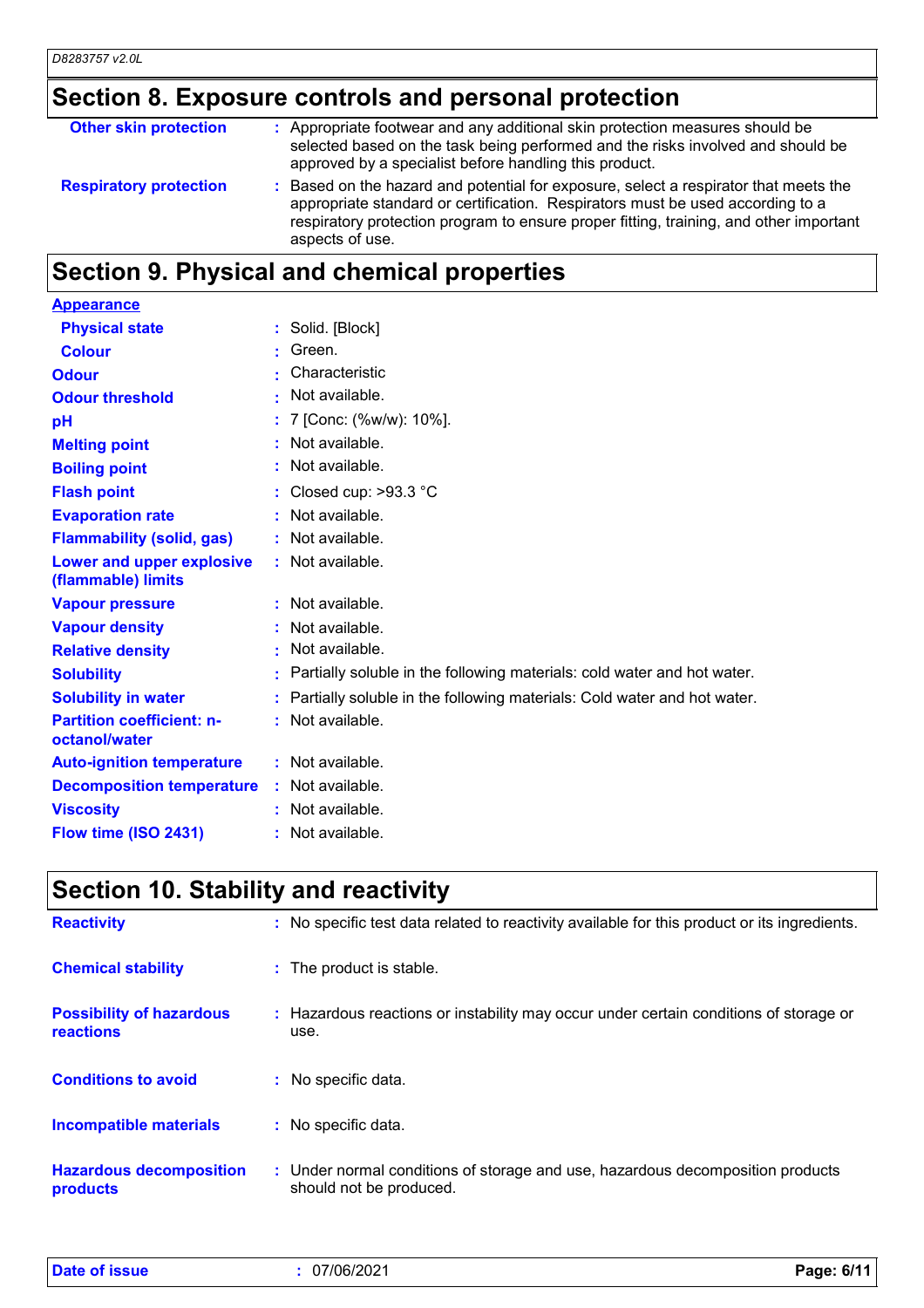# **Section 11. Toxicological information**

### **Information on toxicological effects**

|  | <b>Acute toxicity</b> |  |  |
|--|-----------------------|--|--|
|  |                       |  |  |

| <b>Product/ingredient name</b>                                              | <b>Result</b> | <b>Species</b> | <b>Dose</b>    | <b>Exposure</b> |
|-----------------------------------------------------------------------------|---------------|----------------|----------------|-----------------|
| Sulfonic acids,<br>C14-16-alkane hydroxy and<br>C14-16-alkene, sodium salts | LD50 Oral     | Rat            | 2310 mg/kg     |                 |
| Sodium,<br>dodecylbenzenesulfonate                                          | LD50 Oral     | Rat            | 500-2000 mg/kg |                 |

**Conclusion/Summary :** Based on available data, the classification criteria are not met.

### **Irritation/Corrosion**

| <b>Product/ingredient name</b>    | <b>Result</b>            | <b>Species</b> | <b>Score</b> | <b>Exposure</b>        | <b>Observation</b> |
|-----------------------------------|--------------------------|----------------|--------------|------------------------|--------------------|
| Sodium<br>dodecylbenzenesulfonate | Skin - Moderate irritant | l Rabbit       |              | l24hr<br>20 milligrams |                    |
|                                   | Eyes - Severe irritant   | l Rabbit       |              | 1 percent              |                    |

| <b>Conclusion/Summary</b>                                 |    |                                                                     |
|-----------------------------------------------------------|----|---------------------------------------------------------------------|
| <b>Skin</b>                                               |    | : Based on Calculation method: Causes skin irritation.              |
| <b>Eyes</b>                                               | ÷. | Based on Calculation method: Causes serious eye damage.             |
| <b>Respiratory</b>                                        |    | : Based on available data, the classification criteria are not met. |
| <b>Sensitisation</b>                                      |    |                                                                     |
| Not available.                                            |    |                                                                     |
| <b>Conclusion/Summary</b>                                 |    |                                                                     |
| <b>Skin</b>                                               |    | : Based on available data, the classification criteria are not met. |
| <b>Respiratory</b>                                        |    | : Based on available data, the classification criteria are not met. |
| <b>Mutagenicity</b>                                       |    |                                                                     |
| Not available.                                            |    |                                                                     |
| <b>Conclusion/Summary</b>                                 |    | : Based on available data, the classification criteria are not met. |
| <b>Carcinogenicity</b>                                    |    |                                                                     |
| Not available.                                            |    |                                                                     |
| <b>Conclusion/Summary</b>                                 |    | : Based on available data, the classification criteria are not met. |
| <b>Reproductive toxicity</b>                              |    |                                                                     |
| Not available.                                            |    |                                                                     |
|                                                           |    |                                                                     |
| <b>Conclusion/Summary</b>                                 |    | : Based on available data, the classification criteria are not met. |
| <b>Teratogenicity</b>                                     |    |                                                                     |
| Not available.                                            |    |                                                                     |
| <b>Conclusion/Summary</b>                                 |    | : Based on available data, the classification criteria are not met. |
| <b>Specific target organ toxicity (single exposure)</b>   |    |                                                                     |
| Not available.                                            |    |                                                                     |
| <b>Specific target organ toxicity (repeated exposure)</b> |    |                                                                     |
| Not available.                                            |    |                                                                     |
| <b>Aspiration hazard</b>                                  |    |                                                                     |
| Not available.                                            |    |                                                                     |
|                                                           |    |                                                                     |
| Information on likely routes : Not available.             |    |                                                                     |
| of exposure                                               |    |                                                                     |
| <b>Potential acute health effects</b>                     |    |                                                                     |

**Date of issue :** 07/06/2021 **Page: 7/11**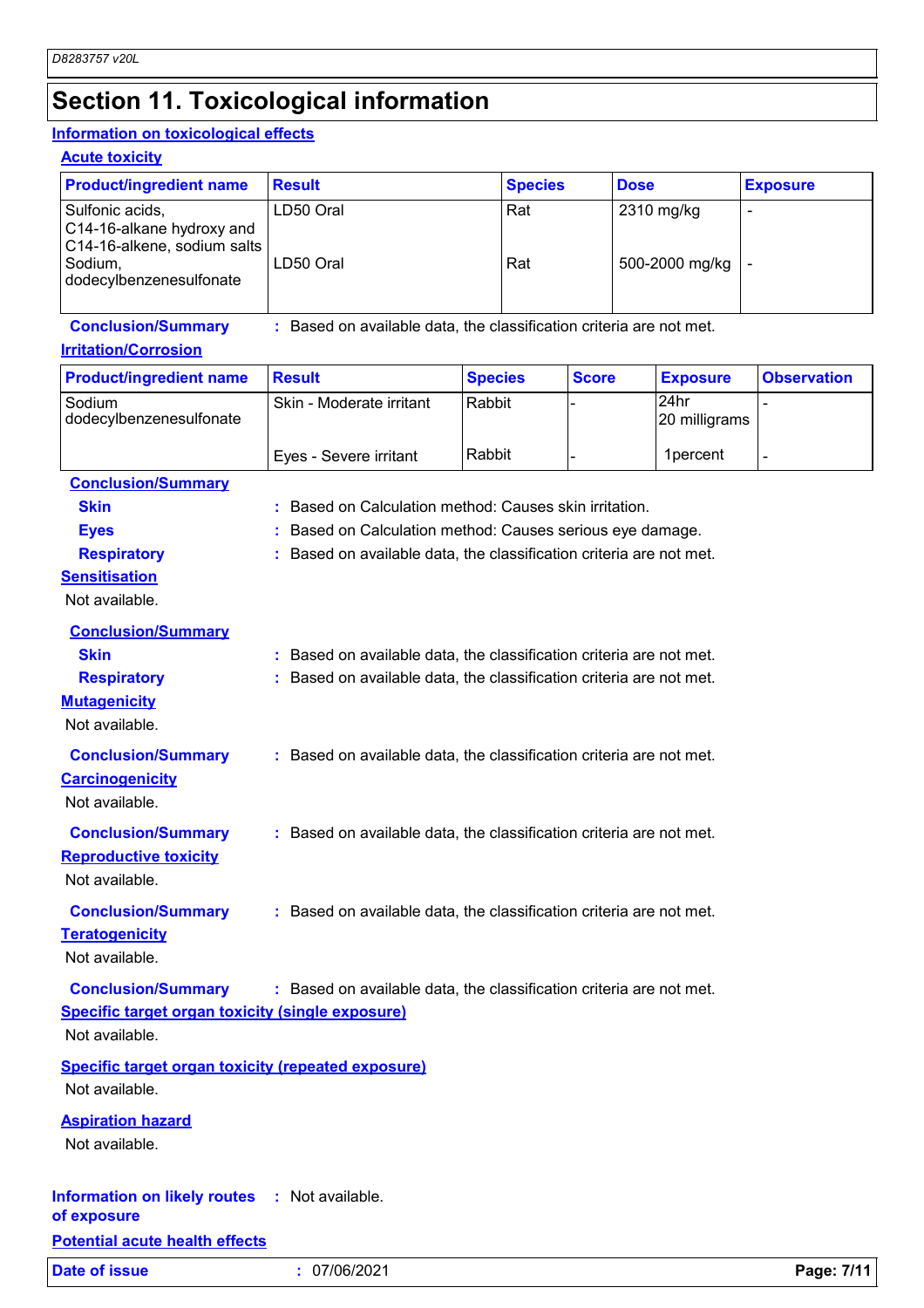# **Section 11. Toxicological information**

| <b>Eye contact</b>                      | : Causes serious eye damage.                                                                           |
|-----------------------------------------|--------------------------------------------------------------------------------------------------------|
| <b>Inhalation</b>                       | : No known significant effects or critical hazards.                                                    |
| <b>Skin contact</b>                     | : Causes skin irritation.                                                                              |
| <b>Ingestion</b>                        | : No known significant effects or critical hazards.                                                    |
|                                         | <b>Symptoms related to the physical, chemical and toxicological characteristics</b>                    |
| <b>Eye contact</b>                      | : Adverse symptoms may include the following:<br>pain<br>watering<br>redness                           |
| <b>Inhalation</b>                       | : No specific data.                                                                                    |
| <b>Skin contact</b>                     | : Adverse symptoms may include the following:<br>pain or irritation<br>redness<br>blistering may occur |
| <b>Ingestion</b>                        | : Adverse symptoms may include the following:<br>stomach pains                                         |
|                                         | Delayed and immediate effects as well as chronic effects from short and long-term exposure             |
| <b>Short term exposure</b>              |                                                                                                        |
| <b>Potential immediate</b><br>effects   | : Not available.                                                                                       |
| <b>Potential delayed effects</b>        | : Not available.                                                                                       |
| <b>Long term exposure</b>               |                                                                                                        |
| <b>Potential immediate</b><br>effects   | : Not available.                                                                                       |
| <b>Potential delayed effects</b>        | : Not available.                                                                                       |
| <b>Potential chronic health effects</b> |                                                                                                        |
| Not available.                          |                                                                                                        |
| <b>Conclusion/Summary</b>               | : Based on available data, the classification criteria are not met.                                    |
| <b>General</b>                          | : No known significant effects or critical hazards.                                                    |
| <b>Carcinogenicity</b>                  | : No known significant effects or critical hazards.                                                    |
| <b>Mutagenicity</b>                     | No known significant effects or critical hazards.                                                      |
| <b>Teratogenicity</b>                   | No known significant effects or critical hazards.<br>÷                                                 |
| <b>Developmental effects</b>            | : No known significant effects or critical hazards.                                                    |
| <b>Fertility effects</b>                | : No known significant effects or critical hazards.                                                    |
|                                         |                                                                                                        |

### **Numerical measures of toxicity**

**Acute toxicity estimates**

Not available.

# **Section 12. Ecological information**

**Toxicity**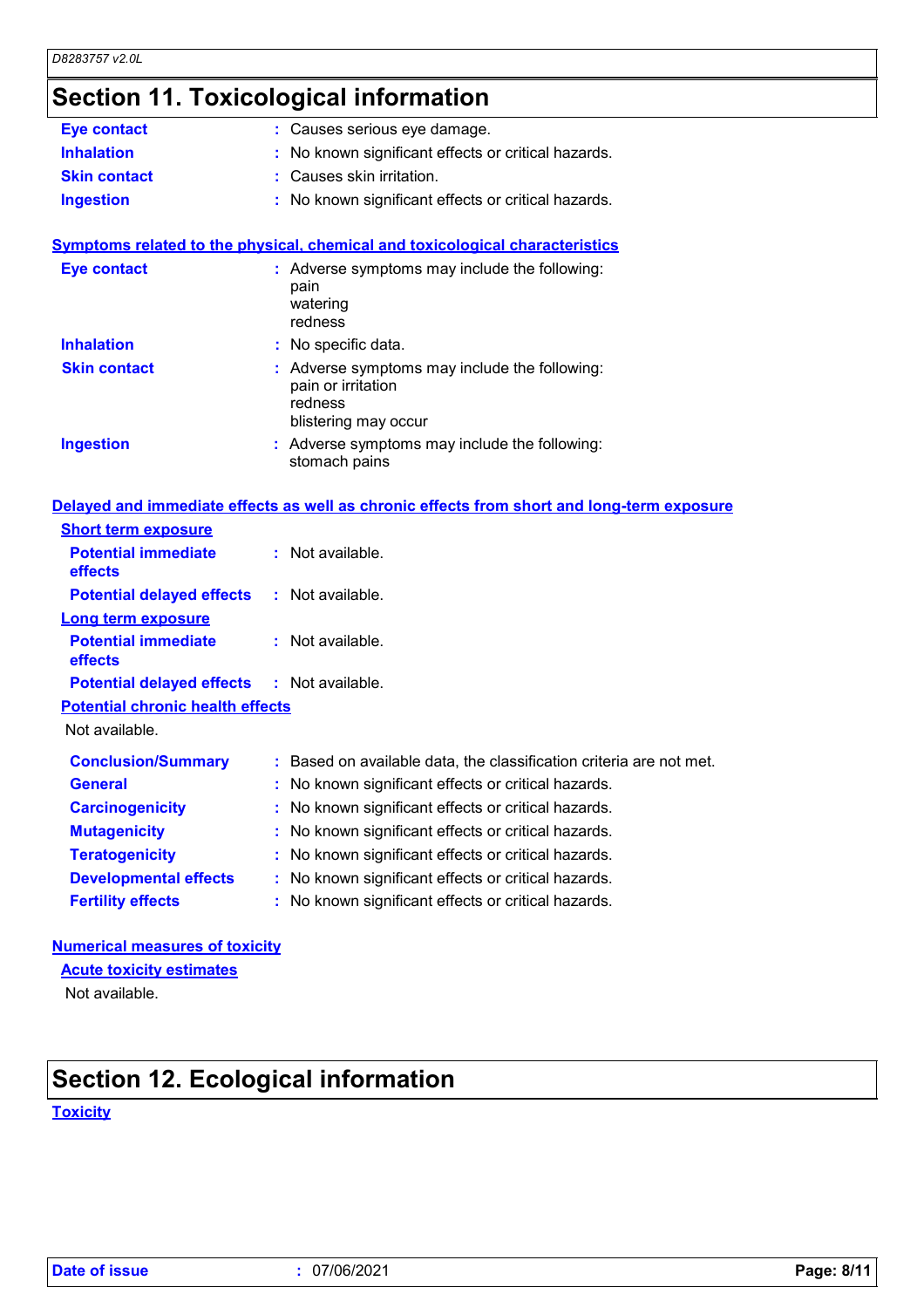### **Section 12. Ecological information**

| <b>Product/ingredient name</b>                                              | <b>Result</b>                                    | <b>Species</b>                                  | <b>Exposure</b> |
|-----------------------------------------------------------------------------|--------------------------------------------------|-------------------------------------------------|-----------------|
| Sulfonic acids,<br>C14-16-alkane hydroxy and<br>C14-16-alkene, sodium salts | Acute EC50 4.53 mg/l Fresh water                 | Crustaceans - Ceriodaphnia<br>dubia - Neonate   | 48 hours        |
| Sodium<br>dodecylbenzenesulfonate                                           | Acute EC50 3.2- 5.6 mg/l Fresh water             | Fish - Oncorhynchus mykiss -<br>(Rainbow trout) | 96 hours        |
| <b>Conclusion/Summary</b>                                                   | Toxic to aquatic life with long lasting effects. |                                                 |                 |

### **Persistence and degradability**

**Conclusion/Summary :** The surfactant(s) contained in this preparation complies (comply) with the biodegradability criteria as laid down in Regulation (EC) No.648/2004 on detergents. Data to support this assertion are held at the disposal of the competent authorities of the Member States and will be made available to them, at their direct request or at the request of a detergent manufacturer.

### **Bioaccumulative potential**

| <b>Product/ingredient name</b>                                              | $LogP_{ow}$ | <b>BCF</b> | <b>Potential</b> |
|-----------------------------------------------------------------------------|-------------|------------|------------------|
| Sulfonic acids,<br>C14-16-alkane hydroxy and<br>C14-16-alkene, sodium salts | $-1.3$      |            | low              |
| Sodium<br>dodecylbenzenesulfonate                                           |             | 130        | low              |

### **Mobility in soil**

| <b>Soil/water partition</b> | : Not available. |
|-----------------------------|------------------|
| <b>coefficient (Koc)</b>    |                  |

**Other adverse effects :** No known significant effects or critical hazards.

### **Section 13. Disposal considerations**

- **Disposal methods :**
- The generation of waste should be avoided or minimised wherever possible. Disposal of this product, solutions and any by-products should at all times comply with the requirements of environmental protection and waste disposal legislation and any regional local authority requirements. Dispose of surplus and nonrecyclable products via a licensed waste disposal contractor. Waste should not be disposed of untreated to the sewer unless fully compliant with the requirements of all authorities with jurisdiction. Waste packaging should be recycled. Incineration or landfill should only be considered when recycling is not feasible. This material and its container must be disposed of in a safe way. Care should be taken when handling emptied containers that have not been cleaned or rinsed out. Empty containers or liners may retain some product residues. Avoid dispersal of spilt material and runoff and contact with soil, waterways, drains and sewers. **14. Transport information**<br> **14. Transport information**<br> **14. Transport information**<br> **14. Transport information**<br> **14. Transport information**

| <b>Regulation</b>    |                         | <b>UN number Proper shipping name</b> | <b>Classes</b>           | PG* | Label | <b>Additional information</b> |
|----------------------|-------------------------|---------------------------------------|--------------------------|-----|-------|-------------------------------|
| <b>ADG</b>           | <b>Not</b><br>Regulated | Not applicable.                       | <b>Not</b><br>available. |     |       |                               |
| <b>IMDG</b>          | <b>Not</b><br>Regulated | Not applicable.                       | <b>Not</b><br>available. |     |       |                               |
|                      |                         |                                       |                          |     |       |                               |
| <b>Date of issue</b> |                         | : 07/06/2021                          |                          |     |       | Page: 9/11                    |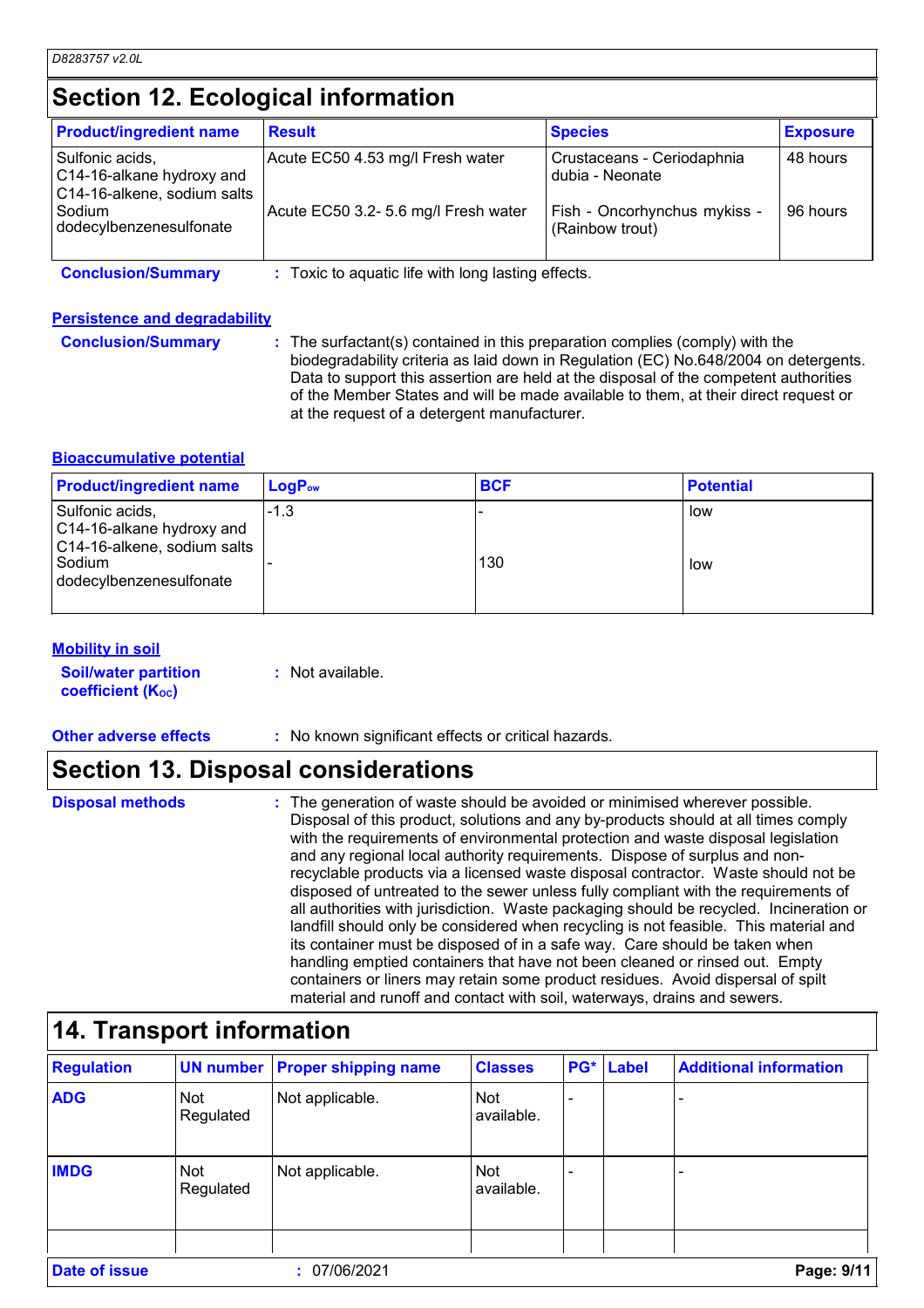| D8283757 v2.0L |                           |                 |                   |  |  |
|----------------|---------------------------|-----------------|-------------------|--|--|
|                | 14. Transport information |                 |                   |  |  |
| <b>IATA</b>    | Not<br>Regulated          | Not applicable. | Not<br>available. |  |  |

PG\* : Packing group

**Special precautions for user Transport within user's premises:** always transport in closed containers that are **:** upright and secure. Ensure that persons transporting the product know what to do in the event of an accident or spillage.

### **Section 15. Regulatory information**

| <b>Standard Uniform Schedule of Medicine and Poisons</b>    |                                                                                                                                                                                                                                                                                                                                                                                                                                                                                                                                                                                                                                                                                                                                |
|-------------------------------------------------------------|--------------------------------------------------------------------------------------------------------------------------------------------------------------------------------------------------------------------------------------------------------------------------------------------------------------------------------------------------------------------------------------------------------------------------------------------------------------------------------------------------------------------------------------------------------------------------------------------------------------------------------------------------------------------------------------------------------------------------------|
| Not scheduled                                               |                                                                                                                                                                                                                                                                                                                                                                                                                                                                                                                                                                                                                                                                                                                                |
|                                                             | <b>Model Work Health and Safety Regulations - Scheduled Substances</b>                                                                                                                                                                                                                                                                                                                                                                                                                                                                                                                                                                                                                                                         |
| No listed substance                                         |                                                                                                                                                                                                                                                                                                                                                                                                                                                                                                                                                                                                                                                                                                                                |
| <b>Australia inventory (AICS)</b>                           | : All components are listed or exempted.                                                                                                                                                                                                                                                                                                                                                                                                                                                                                                                                                                                                                                                                                       |
| <b>New Zealand Inventory of</b><br><b>Chemicals (NZIoC)</b> | : All components are listed or exempted.                                                                                                                                                                                                                                                                                                                                                                                                                                                                                                                                                                                                                                                                                       |
| <b>HSNO Group Standard</b>                                  | : Cleaning Products (Subsidiary Hazard)                                                                                                                                                                                                                                                                                                                                                                                                                                                                                                                                                                                                                                                                                        |
| <b>HSNO Approval Number</b>                                 | : HSR002530                                                                                                                                                                                                                                                                                                                                                                                                                                                                                                                                                                                                                                                                                                                    |
|                                                             | Section 16. Any other relevant information                                                                                                                                                                                                                                                                                                                                                                                                                                                                                                                                                                                                                                                                                     |
| <b>Key to abbreviations</b>                                 | $:$ ADG = Australian Dangerous Goods<br>ATE = Acute Toxicity Estimate<br><b>BCF</b> = Bioconcentration Factor<br>GHS = Globally Harmonized System of Classification and Labelling of Chemicals<br>IATA = International Air Transport Association<br>IBC = Intermediate Bulk Container<br><b>IMDG = International Maritime Dangerous Goods</b><br>LogPow = logarithm of the octanol/water partition coefficient<br>MARPOL = International Convention for the Prevention of Pollution From Ships,<br>1973 as modified by the Protocol of 1978. ("Marpol" = marine pollution)<br>NOHSC = National Occupational Health and Safety Commission<br>SUSMP = Standard Uniform Schedule of Medicine and Poisons<br>$UN = United Nations$ |

**Date of issue / Date of revision Version :** 07/06/2021 **:** 2.0L

#### **Procedure used to derive the classification**

| <b>Classification</b>                          | <b>Justification</b> |
|------------------------------------------------|----------------------|
| <b>SKIN CORROSION/IRRITATION - Category 2</b>  | Calculation method   |
| SERIOUS EYE DAMAGE/EYE IRRITATION - Category 1 | Calculation method   |

**References :** Not available.

**Indicates information that has changed from previously issued version.**

#### **Notice to reader**

**To the best of our knowledge, the information contained herein is accurate. However, neither the abovenamed supplier, nor any of its subsidiaries, assumes any liability whatsoever for the accuracy or completeness of the information contained herein.**

**Final determination of suitability of any material is the sole responsibility of the user. All materials may present unknown hazards and should be used with caution. Although certain hazards are described herein, we cannot guarantee that these are the only hazards that exist.**

**Date of issue :** 07/06/2021 **Page: 10/11**